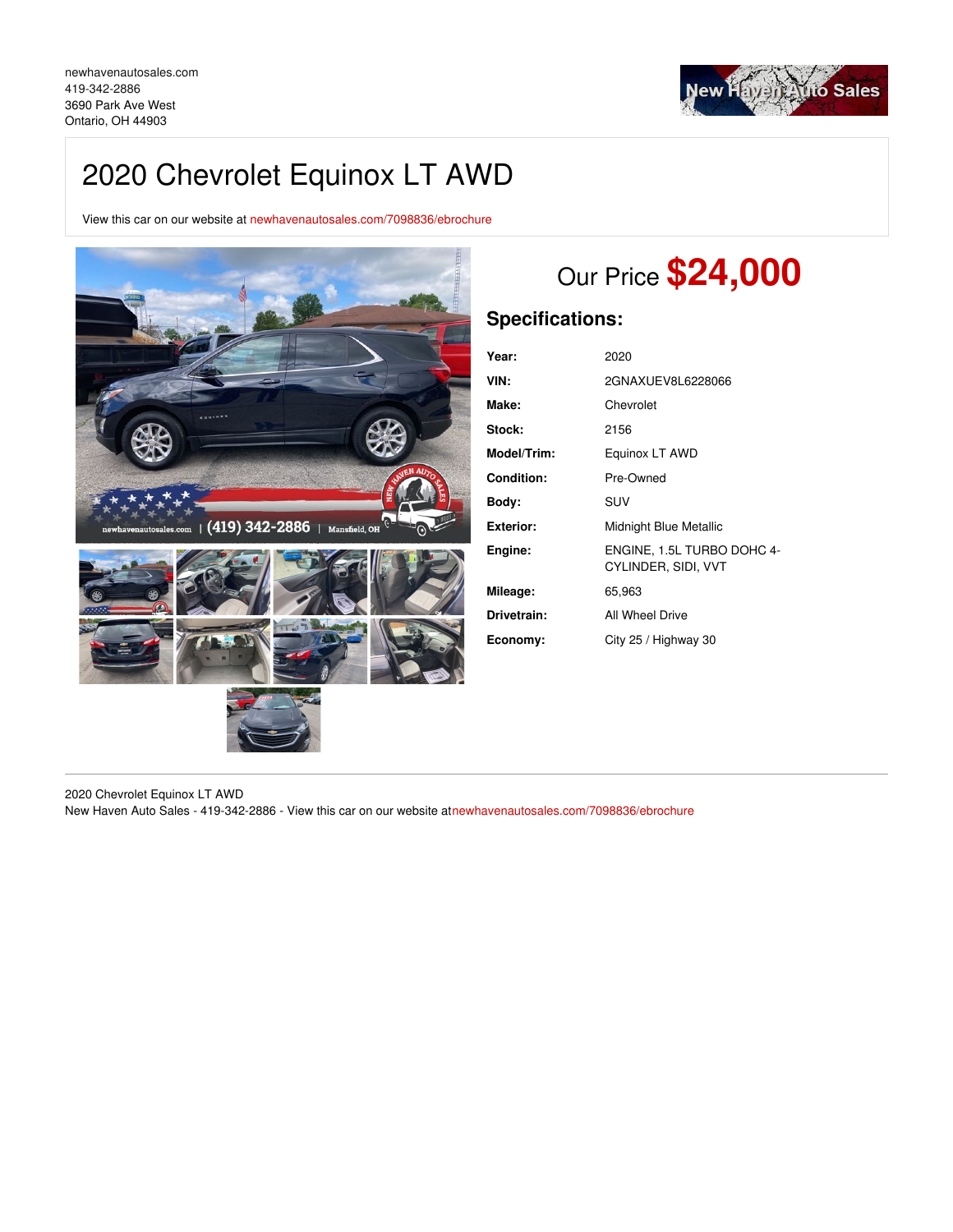



2020 Chevrolet Equinox LT AWD

New Haven Auto Sales - 419-342-2886 - View this car on our website a[tnewhavenautosales.com/7098836/ebrochure](https://newhavenautosales.com/vehicle/7098836/2020-chevrolet-equinox-lt-awd-ontario-oh-44903/7098836/ebrochure)

## **Installed Options**

#### **Interior**

- Seats, front bucket- Seat trim, Premium Cloth
- Seat adjuster, driver 8-way power with 2-way power lumbar
- Seat adjuster, 2-way power driver lumbar control
- Seat adjuster, front passenger 4-way manual- Seat, rear split-folding with center armrest
- Head restraints, 2-way adjustable (up/down), front
- Seat release levers, 2nd row mechanical release levers in cargo area
- Floor mats, carpeted front- Floor mats, carpeted rear- Steering wheel, 3-spoke, deluxe
- Steering column, tilt and telescoping
- Steering wheel controls, audio, phone interface and driver information center controls
- Speedometer, miles/kilometers
- Display, driver instrument information enhanced, multi-color
- Window, power with driver Express-Up and Down
- Window, power with front passenger Express-Down
- Windows, power, rear with Express-Down- Door locks, power with lock-out protection
- Keyless Open includes extended range Remote Keyless Entry with lock and unlock feature
- Keyless Start, push-button- Cruise control, electronic with set and resume speed

 $U$  ports,  $2, y$  points,  $2, y$  and  $y$  in front center stack, located in front center stack storage area  $\alpha$ 

- Theft-deterrent system, unauthorized entry- Remote panic alarm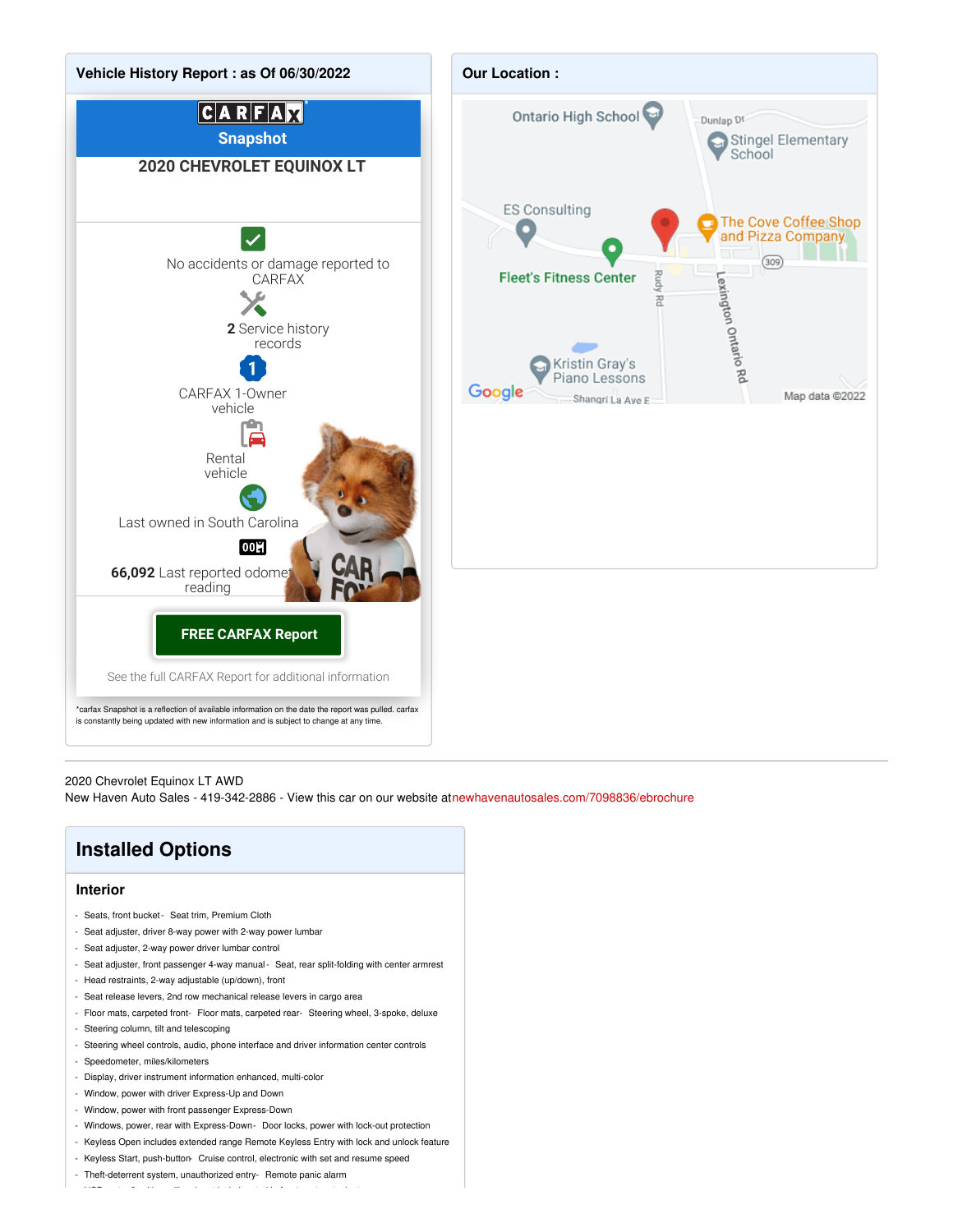- USB ports, 2, with auxiliary input jack, located in front center stack storage area
- USB charging-only ports, 2, located in the rear of the floor console
- Air conditioning, semi-automatic, single-zone- Defogger, rear-window electric
- Power outlet, front auxiliary, 12-volt- Mirror, inside rearview manual day/night
- Sunglass storage, overhead
- Visors, driver and front passenger illuminated vanity mirrors, covered
- Assist handle, driver- Assist handle, front passenger- Assist handles, rear outboard
- Map pocket, driver seatback- Map pocket, front passenger seatback
- Shift lever, chrome-trimmed- Power outlet, cargo area auxiliary, 12-volt
- Chevrolet Connected Access capable (Subject to terms. See onstar.com or dealer for details.)

#### **Exterior**

- Wheels, 17" (43.2 cm) aluminum- Tires, P225/65R17 all-season blackwall (AWD only.)
- Wheel, spare, 16" (40.6 cm) steel- Tire, compact spare, T135/70R16 blackwall
- Trim, Bright lower window- Active Aero Shutters- Headlamps, high intensity discharge
- Headlamp control, automatic on and off with automatic delay
- Headlamp control, IntelliBeam auto high beam- Glass, acoustic, laminated windshield
- Glass, deep-tinted, rear- Mirror caps, body-color
- Mirrors, outside heated power-adjustable, manual-folding- Liftgate, rear manual
- Door handles, body-color

#### **Safety**

- Seats, front bucket- Seat trim, Premium Cloth
- Seat adjuster, driver 8-way power with 2-way power lumbar
- Seat adjuster, 2-way power driver lumbar control
- Seat adjuster, front passenger 4-way manual- Seat, rear split-folding with center armrest
- Head restraints, 2-way adjustable (up/down), front
- Seat release levers, 2nd row mechanical release levers in cargo area
- Floor mats, carpeted front- Floor mats, carpeted rear- Steering wheel, 3-spoke, deluxe
- Steering column, tilt and telescoping
- Steering wheel controls, audio, phone interface and driver information center controls
- Speedometer, miles/kilometers
- Display, driver instrument information enhanced, multi-color
- Window, power with driver Express-Up and Down
- Window, power with front passenger Express-Down
- Windows, power, rear with Express-Down- Door locks, power with lock-out protection
- Keyless Open includes extended range Remote Keyless Entry with lock and unlock feature
- Keyless Start, push-button- Cruise control, electronic with set and resume speed
- Theft-deterrent system, unauthorized entry- Remote panic alarm
- USB ports, 2, with auxiliary input jack, located in front center stack storage area
- USB charging-only ports, 2, located in the rear of the floor console
- Air conditioning, semi-automatic, single-zone- Defogger, rear-window electric
- Power outlet, front auxiliary, 12-volt- Mirror, inside rearview manual day/night
- Sunglass storage, overhead
- Visors, driver and front passenger illuminated vanity mirrors, covered
- Assist handle, driver- Assist handle, front passenger- Assist handles, rear outboard
- Map pocket, driver seatback- Map pocket, front passenger seatback
- Shift lever, chrome-trimmed- Power outlet, cargo area auxiliary, 12-volt
- Chevrolet Connected Access capable (Subject to terms. See onstar.com or dealer for details.)

#### **Mechanical**

- Engine, 1.5L Turbo DOHC 4-cylinder, SIDI, VVT (170 hp [127.0 kW] @ 5600 rpm, 203 lb-ft of torque [275.0 N-m] @ 2000 - 4000 rpm)
- Transmission, 6-speed automatic, electronically-controlled with overdrive includes Driver Shift Control
- Axle, 3.87 final drive ratio (AWD only.)- GVWR, 4630 lbs. (2100 kg) (AWD only.)
- Fuel, gasoline, E15- Engine control, stop-start system- Driver Shift Controls
- All-wheel drive (Included and only available with AWD models.)
- Suspension, front MacPherson strut- Suspension, rear 4-link
- Brakes, 4-wheel antilock, 4-wheel disc 16" front and rear Brake, electronic parking
- Brake lining, high-performance, noise and dust performance- Exhaust, single outlet
- Mechanical jack with tools

### **Option Packages**

**Factory Installed Packages**